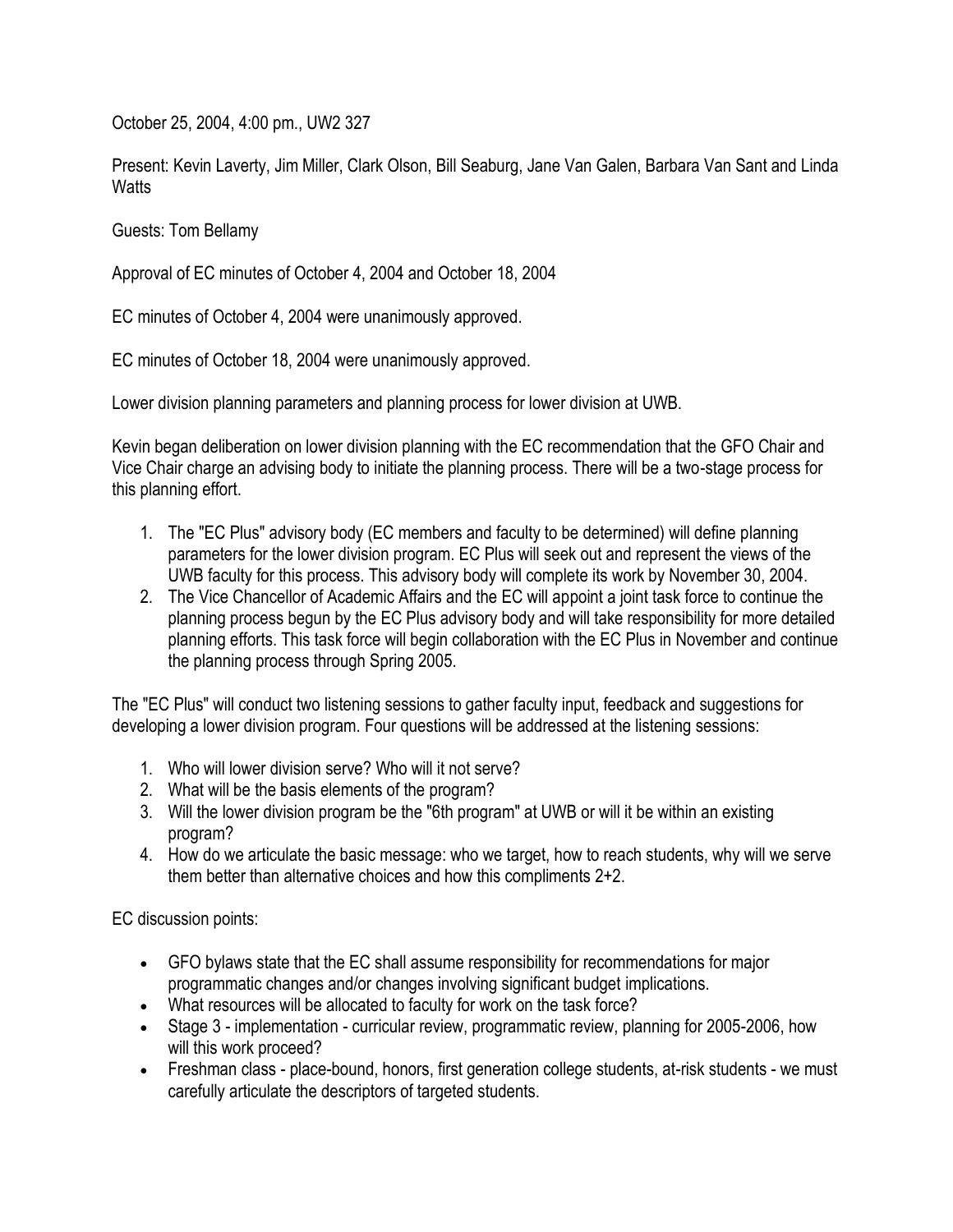- Create message to focus on UWB being an alternative pathway to success.
- Articulate message that UWB will continue to provide the leading alternative to non-traditional students, those not best served by a conventional 4 year institution.
- Lower division can attract academically motivated students who are looking for an interdisciplinary program
- Market how we are successful at UWB interdisciplinary studies, student/faculty relationships, our distinctive character
- Lower division program features:
	- $\circ$  (Relationship intensive
	- o (Academically rigorous programs
	- $\circ$  (Leadership focus
	- $\circ$  (Interdisciplinary focus prepares students for graduate studies
	- $\circ$  (Accessible scheduling serves students that have families, jobs or other commitments.
- Market UWB distinction from community colleges and UWS
- Academically prepared students who were not admitted to UWS, how do we send the message that we are their best alternative or first choice?

The task force will produce recommendations for curriculum, program structure, funding, operations and academic and student services in support of the program.

## Action item

Linda, Kevin and Tom will draft general statements of guidelines for the faculty sessions, incorporating EC recommendations to focus the questions.

Question 1 - articulate and qualify terms used to describe target

Question 2 - important issues - will prerequisites channel into all majors? Where will the prerequisites be met? We cannot meet all prerequisites, what are the parameters? Programs must be consulted. How does co-enrollment/co-admission impact the planning?

Question 3 - Advantages vs. Disadvantages of each model

Question 4 - Send a coherent message to Legislature and community, how we will serve students better than any alternative choice.

Tom briefed the EC on updates to the 2707 report recommended by the Board of Regents. Tom highlighted two important areas in which the wording of the UWB Report to Washington State Legislature for SHB 2707, dated October 17, 2004 differs from the September 30, 2004 draft report (the EC voted to approve the goals of the September 30 report):

1. Page 7, first paragraph - reference is made to potential transition to a four year program. "While our plan envisions this lower-division program to remain small as a reflection of the Legislature's emphasis on collaboration with community colleges and co-location with Cascadia Community College, the plan is not intended to preclude eventual transition into a full four-year program that responds more directly to the region's needs for UW degrees."